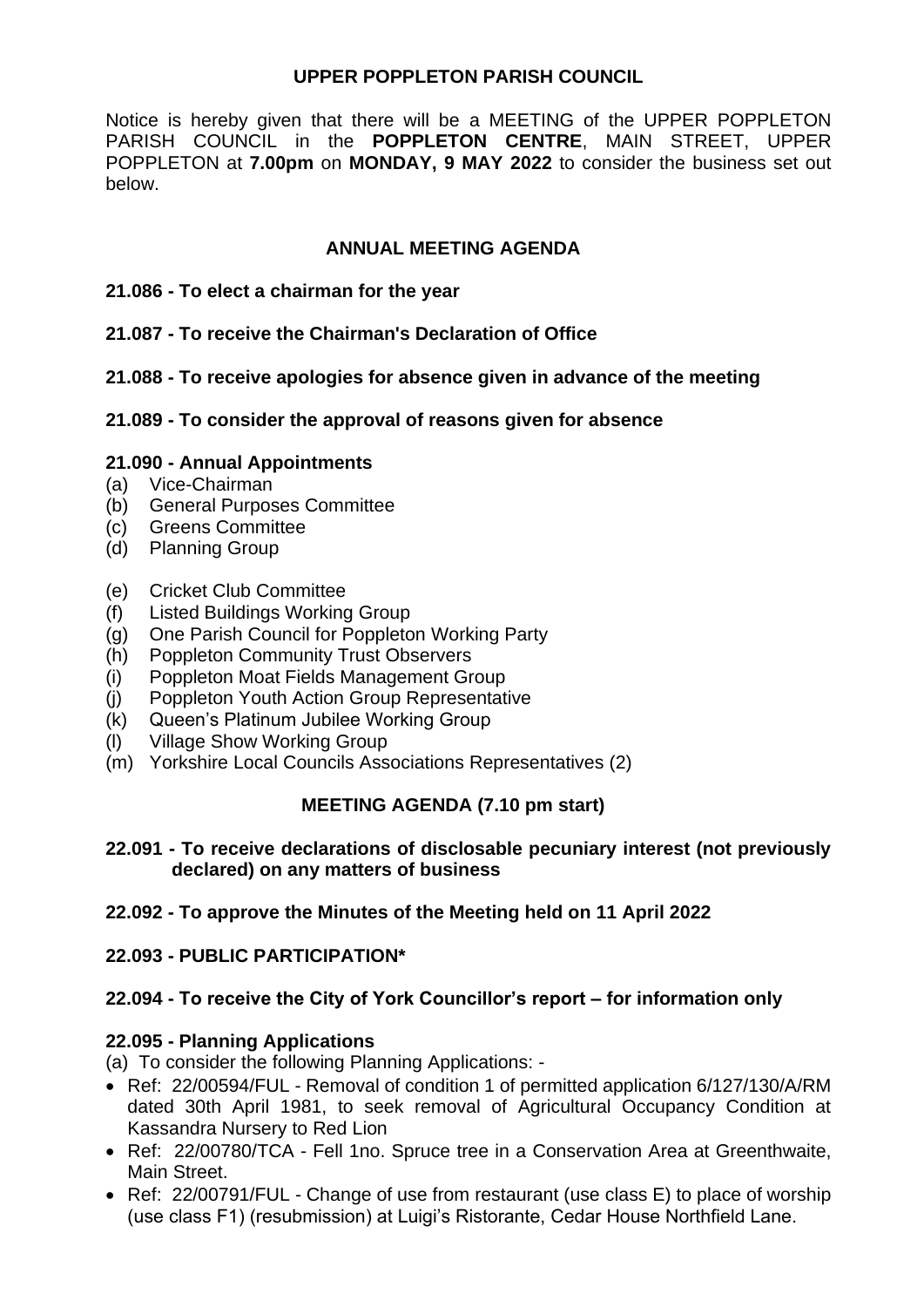(b) To note Local Authority Planning Decisions

# **22.096 - Finance**

- (a) To receive a financial statement
- (b) To agree accounts for payment
- (c) To receive a report on income received
- (d) To agree the Annual Governance Statement on the Annual Return
- (e) To agree the Statement of Accounts on the Annual Return

### **22.097 - To consider matters relating to the Village Greens, Allotments and Guild Hut**

- (a) To consider a report from the Greens Working Group
- (b) Trees including
	- i. Considering a quotation to carry out a survey of the trees on Blairgowrie land adjoining Main Street
	- ii. Considering quotations for the work identified in the last tree survey
- (c) Events including setting up a formal approval process for use of the Green
- (d) Maintenance including:
	- i. Refurbishing the Parish Council's seats
	- ii. Parking on the Green in Hodgson Lane
	- iii. To consider request for a seat to commemorate Ilene Wilson
	- iv. To consider a request for a seat to commemorate Kathleen Brent
- (e) Allotments
- (f) Guild Hut

## **22.098 - To consider matters relating to Highways, Footpaths, Lampposts & Signs**

- (a) To receive an update on the problem with cars parked on the roads in Upper Poppleton.
- (b) To consider reports on vandalism
- (c) To receive other reports

# **22.099 - To consider Councillor & Clerk training**

### **22.100 - To receive Committees' Representatives Reports**

- (a) Listed Buildings Working Group
- (b) One Parish Council for Poppleton Working Party
- (c) Poppleton Community Trust
- (d) Queen's Platinum Jubilee Working Group
- (e) Village Show
- (f) YLCA York Branch
- (g) Youth Club
- (h) Any other meeting

# **22.101 - To receive a report on Village Policing**

### **22.102 -To receive the Clerk's Report on progress on the following:**

- (a) The request for an easement for Model Farm (Min. 22.080a)
- (b) Grass growing over footpaths on the Green (Min 22.080b)
- (c) Old Forge Surgery complaints (Min. 22.080c)
- (d) Tidying up the area by the Upper Poppleton sign on Station Road (Min. 22.074c)
- (e) Vehicular access between Millfield Lane and Low Poppleton Lane (Min. 22.074b)